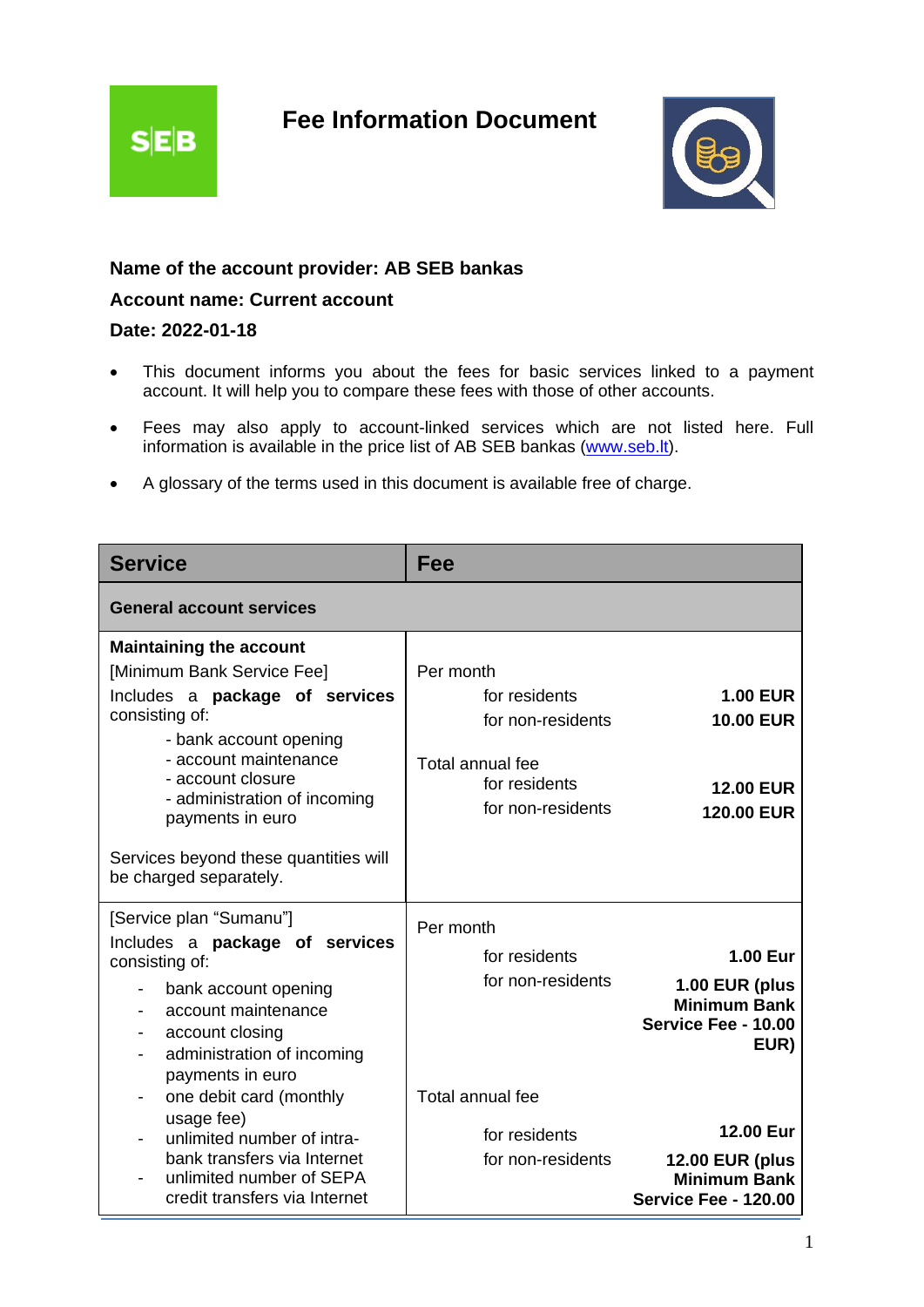| (except express transfers)<br>cash withdrawal up to 550<br>EUR / month in worldwide<br>ATM network from a debit<br>card<br>Services beyond these quantities<br>will be charged separately. |                             | EUR)                   |  |
|--------------------------------------------------------------------------------------------------------------------------------------------------------------------------------------------|-----------------------------|------------------------|--|
| <b>Payments (excluding cards)</b>                                                                                                                                                          |                             |                        |  |
| Credit transfers SEPA <sup>1</sup>                                                                                                                                                         |                             |                        |  |
| intra-bank transfer to your own<br>account                                                                                                                                                 | Via Internet<br>At a branch | 0.00 Eur<br>5.00 Eur   |  |
| intra-bank transfer to another<br>customer's account                                                                                                                                       | Via Internet<br>At a branch | 0.29 Eur<br>5.00 Eur   |  |
| to the other banks, instant transfer<br>(SHA)                                                                                                                                              | Via Internet                | 0.41 Eur               |  |
| to other banks, standard (SHA)                                                                                                                                                             | Via Internet<br>At a branch | 0.41 Eur<br>5.00 Eur   |  |
| to other banks, express transfer<br>(SHA)                                                                                                                                                  | Via Internet<br>At a branch | 55.00 Eur<br>65.00 Eur |  |
| Credit transfers non SEPA <sup>2</sup>                                                                                                                                                     |                             |                        |  |
| in euro to accounts opened in other<br>than SEPA <sup>1</sup> countries, standard<br>(SHA)                                                                                                 | Via Internet<br>At a branch | 13.00 Eur<br>23.00 Eur |  |
| in other currencies to the other<br>banks, standard (SHA)                                                                                                                                  | Via Internet<br>At a branch | 13.00 Eur<br>23.00 Eur |  |
| intra-bank transfer in other currencies<br>to my own account                                                                                                                               | Via Internet<br>At a branch | 0.00 Eur<br>5.00 Eur   |  |
| intra-bank transfer in other<br>currencies to another customer's<br>account                                                                                                                | Via Internet<br>At a branch | 0.29 Eur<br>5.00 Eur   |  |
| <b>Direct debit</b><br>[SEPA direct debit]                                                                                                                                                 |                             | 3.00 Eur               |  |
| <b>E-invoice automated payment</b>                                                                                                                                                         |                             | 0.00 Eur               |  |

<sup>1</sup> The account provider transfers money from a customer's account with SEB based on the customer's order to another account. The account provider transfers money in euro to accounts opened in SEPA countries. This service includes the money transfers made inside SEB in euro, money transfers filled as bill and taxes, European money transfers and others.

<sup>&</sup>lt;sup>2</sup> The account provider transfers money from customer's account in SEB pursuant to customer's instructions to another account. The account provider transfers money in euro or in other currencies to accounts opened in the other than to SEPA countries. This service includes the money transfers made inside SEB in other currencies, international money transfers and others.